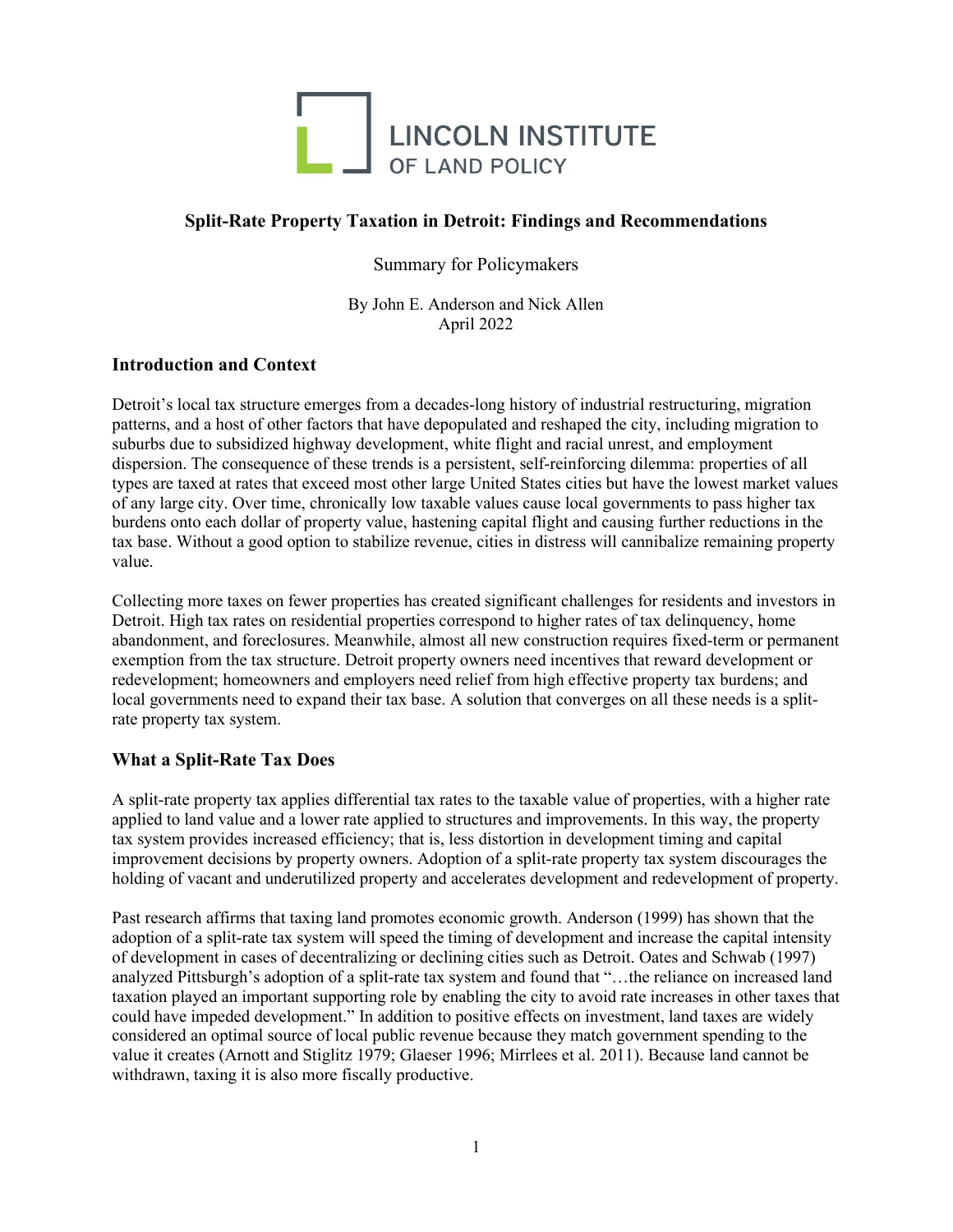Beyond the known effects of a split-rate tax on growth, this report also evaluates whether it would improve effective tax rate equity, both between similar properties and across properties of different value. Analysis of immediate and long-term effects on low- and middle-income homeowners is included.

## **Findings and Forecast**

Three technical papers produced for this study cover subjects of central importance to the City of Detroit: tax delinquency, business formation, and property value effects.

First, analysis of Detroit's recent reassessment shows that tax foreclosures are reduced significantly when effective tax rates on residential properties are lowered. Furthermore, current-year delinquency rates are reduced, and homeownership rates increase.

Second, an analysis of Pennsylvania municipalities that adopted split-rate tax systems shows a sizable, statistically meaningful, and immediate increase in the number of business establishments within those municipalities.

Finally, the experience of Pennsylvania municipalities suggests that there is a statistically significant, positive effect on real property market values after initial implementation, with modest declines in land values offset by increases in the value of structures.

## Tax Delinquency, Foreclosure, and Homeownership

- Tax reductions on residential property in Detroit would generate decreases in tax delinquency and foreclosure and increase homeownership rates. If Detroit implemented a 5:1 split-rate tax, the reductions alone would reduce the foreclosure rate by 8.6 percent. Homeownership rates would modestly increase, while current-year tax delinquency would modestly decrease.
- The effects would be greatest in the year following the change, with lesser effects lasting at least three years.
- These estimates support the notion that, if a split-rate tax were to be implemented in Detroit, it would improve tax compliance and increase homeownership among residential properties.

## Business Formation

- Based on the experience of Pennsylvania municipalities, there is a sizable and statistically meaningful immediate increase in the number of new businesses when municipalities switch to a split-rate tax system.
	- o The increase in new businesses is most apparent in the wholesale, retail, construction, manufacturing, and transportation industries.
	- o Losses are observed in service industries, and to a lesser extent in the finance, insurance, and real estate industries.
- The initial increase in the number of new businesses is followed by a slow but significant linear decline of approximately 1.5 percent per year in the five years after implementation.
- After the initial implementation of a rate split, marginal changes to the split-rate ratio do not seem to coincide with changes in the number of business establishments in a municipality.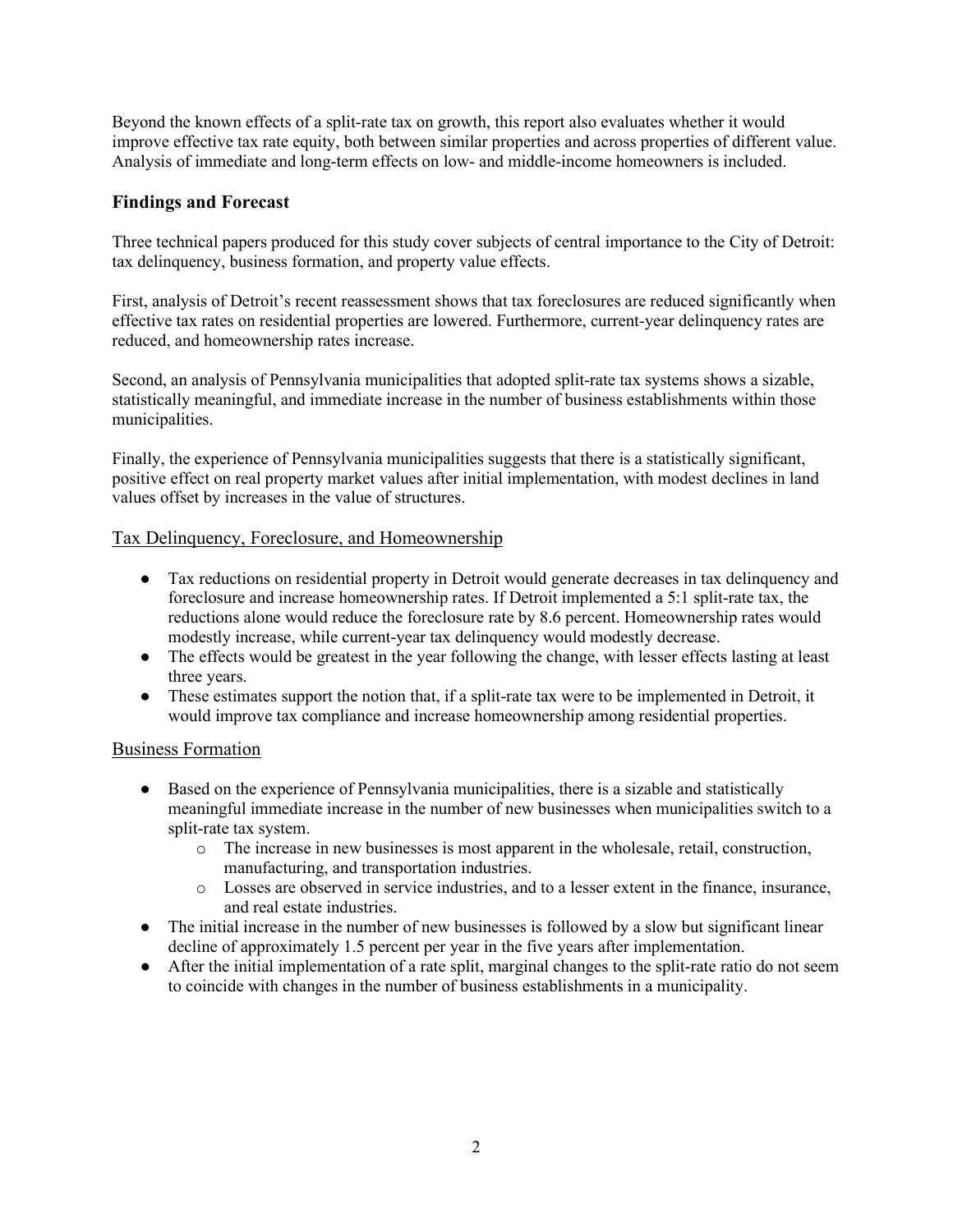# Property Values

- Switching from conventional property taxation to split-rate taxation has a significant, positive effect on aggregate market values. The average effect of changing split-rate parameters during the sample period is much smaller, and its size is sensitive to empirical specifications.
- Effects differ across property types:
	- o Switching to split-rate taxation has significant, positive effects on residential and commercial property values.
	- o Compared to residential and industrial property classes, commercial property values benefit most from split-rate taxation, suggesting opportunities to revive commercial districts.
- The effect of split-rate taxation on land values is negative, but small compared to growth in total property value.
	- $\circ$  At most, land values fall by about 2 percent under a 2:1 tax ratio, or 8 percent under a 5:1 tax ratio.
	- o Using appropriate valuation methods is crucial for the implementation of a split-rate tax system. Accurate valuations are also important when examining the effects of implementation.

#### Detroit Forecast

#### Revenues

- The baseline forecast, using a 5:1 tax rate ratio phased in over five years, estimates a 16.3 percent growth in the total value of taxable property from 2019 to 2024, or 3.1 percent annualized growth.
- The City general levy increases by 10.9 percent over the forecast period  $(2.1$  percent annualized) and the City debt levy increases by 8.4 percent (1.7 percent annualized). These estimates are conservative; additions to the levy from taxable value (TV), uncapping, or new construction are excluded from the model.
- All other tax levies see comparable growth, except the 1-mill Downtown Development Authority (DDA) administration levy, which grows by only 4.4 percent.
- Potential levy growth is greatest for the Detroit Public Schools (DPS) operating levy because its tax base excludes principal residences, a property class with substantial tax reductions.
- DDA tax capture revenues are forecast to grow by 46.4 percent.

## Effects on Homeowners

- Improved residential properties—primarily owner-occupied and rental housing—receive an average reduction of 18.3 percent in property tax bills by the end of the phase-in period.
	- Owner-occupied residences alone see a 17.5 percent reduction, an average savings of \$160 per year. This compares favorably to the 17.9 percent exemption received by Neighborhood Enterprise Zone Homestead (NEZ Homestead) applicants. Properties not receiving tax abatements see a higher average reduction of 19.1 percent.
- Almost all neighborhoods see tax savings, with lower-value housing seeing moderately greater savings. Increases in housing values are concentrated in Midtown (12.0 percent) and Downtown (14.7 percent). These areas are dominated by residences with NEZ Rehab and NEZ New tax abatements, which relieve taxes on improvements and thus reduce tax savings from a lesser improvements tax. Tax-abated residences see tax savings compared to their post-abatement tax burden.